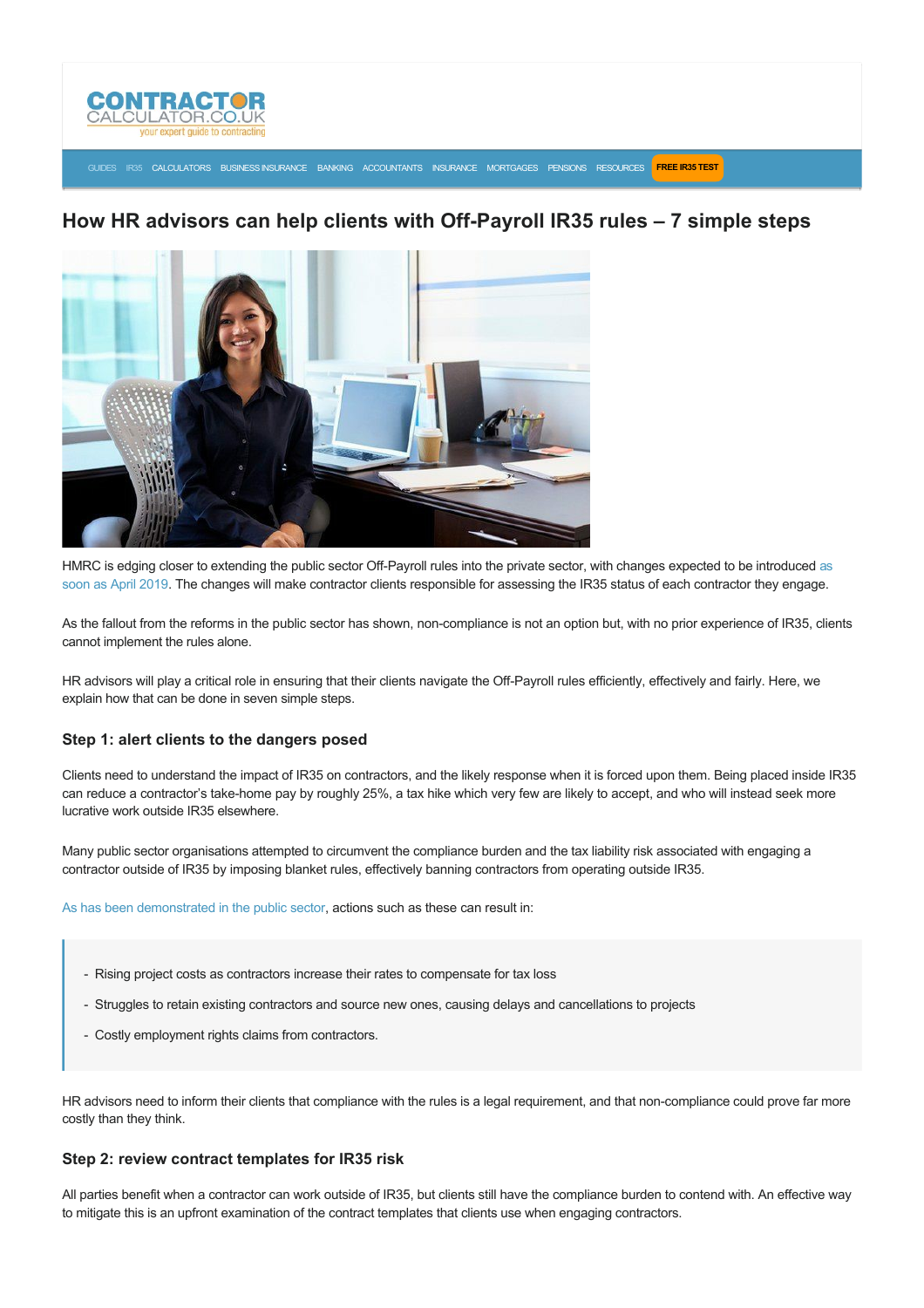With specialist legal assistance, HR advisors can assess their clients' contract templates, enabling them to understand IR35 risk factors better and amend any clauses that pose an unnecessarily high IR35 threat.

# **Step 3: brief clients on the 'notional contract'**

Though contracts certainly need to be addressed, they are often deemed worthless if they are not reflected in the working practices. Clients need to be well aware of the concept of the ['notional contract'](https://www.contractorcalculator.co.uk/contractors_ir35_compliant_contracts.aspx).

This is the figurative contract that IR35 tribunal judges create, based on evidence of a contractor's day-to-day working arrangements. It will typically override the written contract.

Clients, therefore, need to be fully briefed on the contract terms that their contractors agree to, to prevent deviation from them. Failure to address this could result in significant legal costs and tax penalties.

## **Step 4: get compliance practices in place**

Once clients are aware of the risks, they need to implement practices to ensure compliance. HR will play a key role in establishing practices are efficient, cost-effective and fair.

HMRC has been promoting the use of its Check Employment Status for Tax (CEST) tool to assess contractors. However, it omits key areas of employment case law and has been widely exposed as inaccurate. Contractors have traditionally sought contract reviews from IR35 legal specialists, but these are typically slow to process and can cost upwards of £200 per contractor.

ContractorCalculator offers [IR35 Shield,](https://www.ir35testing.co.uk/IR35Shield) which is a free-to-use, AI-powered solution providing a swift, accurate and assured means of compliance. Encompassing all relevant case law, it guarantees accuracy and, vitally for clients and HR advisors, can assess contractors in bulk.

# **Step 5: assist in making changes to contracts**

Having assessed contractors for IR35, some contracts may still require further tweaks to be safe from IR35, although carrying out step two will help to mitigate this requirement.

Engaging an IR35 legal expert will help ensure that any contractual changes are within reason. HR advisors will then need to brief their clients on the changes that are being made and what they mean in relation to IR35.

## **Step 6: make provisions for contract terminations**

When the Off-Payroll rules hit the private sector, some contractors who were previously taxing themselves as outside IR35 might be caught when assessed by the client. Some might also be reluctant to accept their new tax status.

In this situation, HR advisors must explain to the contractor that they have taken every possible measure to grant them a fair assessment and terminate the contract if the matter can't be resolved.

There is a danger that contingent staff numbers could reduce during the transitional phase. Provisions may need to be made for this period, such as reassessing project goals or seeking other sources of labour for the short-term.

## **Step 7: guarantee protection from tax risk**

Adopting an accurate and comprehensive compliance solution alone should be enough to mount a strong IR35 defence, but this won't necessarily deter HMRC's advances.

HR advisors should ensure that their clients have sufficient protection in place for such an event. With IR35 Shield, contractors can obtain a comprehensive report and pass certificate, which can then be assured by a legal expert. These can be used as strong evidence, demonstrating that due diligence has been carried out when assessing their status.

However, to fully minimise all risk, clients can choose to insure against a negative judgment, by accessing a host of additional third-party services, the costs of which can be offset to the contractor.

## **How HR advisors can guarantee compliance with IR35**

For clients, the only way to negate HMRC's threat, while keeping contractors onside, is rigid compliance with the Off-Payroll rules. HR advisors need to identify an efficient and cost-effective solution.